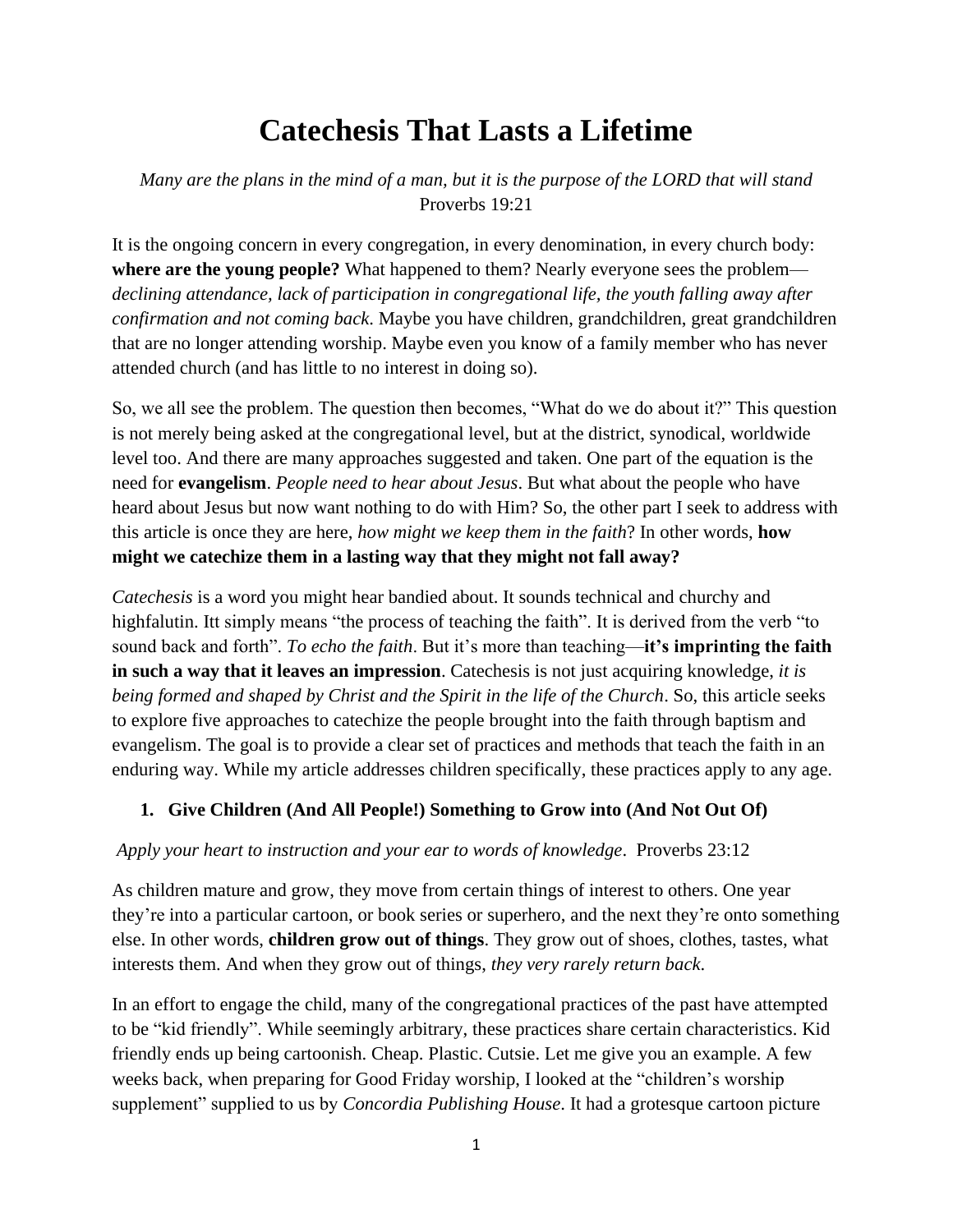of Jesus bearing the cross for the child to color! We might not think too much about this most of the year, but this didn't sit well with me. Are we to reduce Jesus' death on a cross to a cartoon picture, so that it's "kid friendly" and they'll be "engaged"?

Aside from the aesthetic, kids who use resources like this "grow out of them". They stop being interested in coloring pictures or doing word searches. But the deep impression that is made on the child (and the congregation) is that **the faith is something simplistic, cheap and disposable**. One objection commonly made is that, "Children need something that holds their attention". Fair enough. It is important to be age-appropriate. But does that mean there is nothing in the Divine Service, or the sanctuary, or the season of the Church to "hold their attention"? This is not only done for little children. It's done for the youth as well. Then the next level, and so forth. But where does it stop? When does the child, or youth, or young adult become enfolded into the practices of the Church…with everyone else?

The overall impression created in the child's mind is that "church is for kids". And when they're no longer "kids", they look for something else. *What if we gave them something to grow into and not out of*? Consider this example. Children learn to talk, not from cartoons, or videos, or crafts. **They learn from watching and imitating what they see and hear around them every single**  day. This is the way we are all "catechized" into our native tongue. So, going to worship, saying daily prayers, doing daily devotions, participating in the liturgy, attending substantial bible classes…*being immersed in the life of the Church grows us into and not out of the Church*.

# **2. Feed Them with the Word and Sacrament (And Not with Sugary Snacks)**

*Like newborn infants, long for the pure spiritual milk, that by it you may grow up into salvation—if indeed you have tasted that the Lord is good*. 1 Peter 2:2-3

Following on the heels of daily catechesis and weekly worship (quantity) is **what we feed our children** (quality). Again, an example from daily life. Most any parent pays careful attention to what their children eat. We make sure that meals are balanced and nutritious. While we might give some variety, more important is *the daily sustenance*. "Drink your milk! Eat your vegetables! Finish your chicken." We know as parents it's our job to ensure that kids get all the daily requirements of minerals and vitamins they need to grow. We feed them that which promotes healthy growth and sustains them.

However, what has often been the approach with catechesis? If anything, *it tends to be superficial and artificial*. Quick and shallow. I know, I know…they're children. You don't give an infant steak or a toddler lobster risotto. But why is it that children's teaching is often the equivalent to a fruit roll-up or a gummy bear? Why is that we insist on watering down every teaching of the faith to the smallest component part? As if catechesis is a sugary snack?

Children have a robust capacity to ingest and soak up their environment in what they see and hear (and taste and smell). Whether they can articulate it or not, children from ages 0-7 retain *a*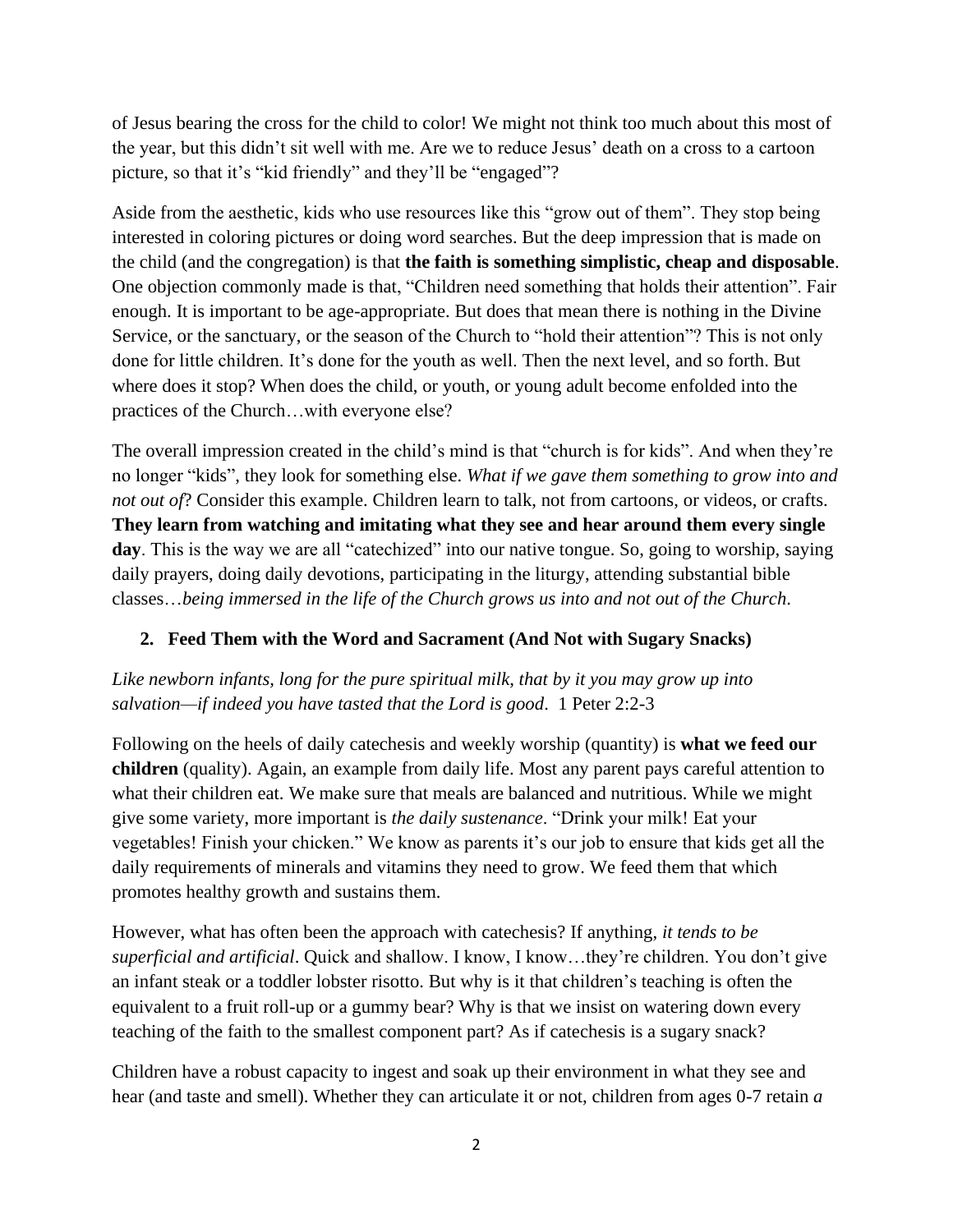*tremendous amount of content*. It is after third grade that they begin to ask more complex questions about "why" and "how". But children retain **what they hear** (bible stories), **what they see** (liturgical colors and the symbols of the paraments), and imitate what they notice others doing around them **(what they do)** from a very early age.

So, how do you "feed" a four year old "word and sacrament"? Teaching them to make the sign of the cross. This is a powerful reminder of their baptism (the connection you make for them), and it is *tactile and sensory*. Teaching prayers and parts of the liturgy that they themselves can say in worship is also impactful. Consider this. Bringing your child to the communion rail is one of the most formative things you can do for them. They see (up close!) the reception of the Sacrament. They smell the wine. They hear the words of the pastor and elder. They even hear the crunch of the wafer. They receive a blessing from the pastor, who puts his hands on their head, hearing the words connecting them to their baptism. They can fold their hands during prayer. Standing up and sitting down when appropriate. All of these things *collectively begin to imprint* on your little one's soul, psyche, their hearts, hands and minds.

## **Worship Is the Alpha and Omega of Catechesis**

Let the word of Christ dwell in you richly, teaching and admonishing one another in all wisdom, *singing psalms and hymns and spiritual songs, with thankfulness in your hearts to God. And whatever you do, in word or deed, do everything in the name of the Lord Jesus, giving thanks to God the Father through him*. Colossians 3:16-17

This, of course, presumes that children are a) being brought to worship b) intentionally and actively instructed and corrected while there c) and that these practices and rituals are reinforced at home, in the car, on a walk, etc. But let's talk about worship specifically in the life of catechesis. I am going to be blunt—WITHOUT REGULAR ATTENDANCE IN WORSHIP, THERE CAN BE NO FAITH FORMATION. This goes for *any person of any age*, by the way. It is such a simple premise that it gets overlooked by so many. Worship is the beginning of it all, from the time we are born.

This becomes a question about what worship is and what it does. Worship is (I've written extensively elsewhere) **where God locates Himself that we might receive His gifts**. This begins, not at some arbitrary age when a child is thought to be "accountable", but from the cradle. Does a child "understand" everything going on? No. Do you? Do I, for that matter? No. *Comprehension is not the key*. **Total and regular immersion is**. In what? The life of the Church lived out in the Body of Christ, week in, week out.

Worship is also the "end" of catechesis, that is, **the goal of it**. We are trying to form a life-long disciple of Christ. We are actively instructing one who is to continue to receive Christ's gifts of Word and Sacrament. Catechesis is not a test you pass. It is not a craft project. It is not a hoop to be jumped through. **Catechesis is to better instruct the child into the life of faith, that they**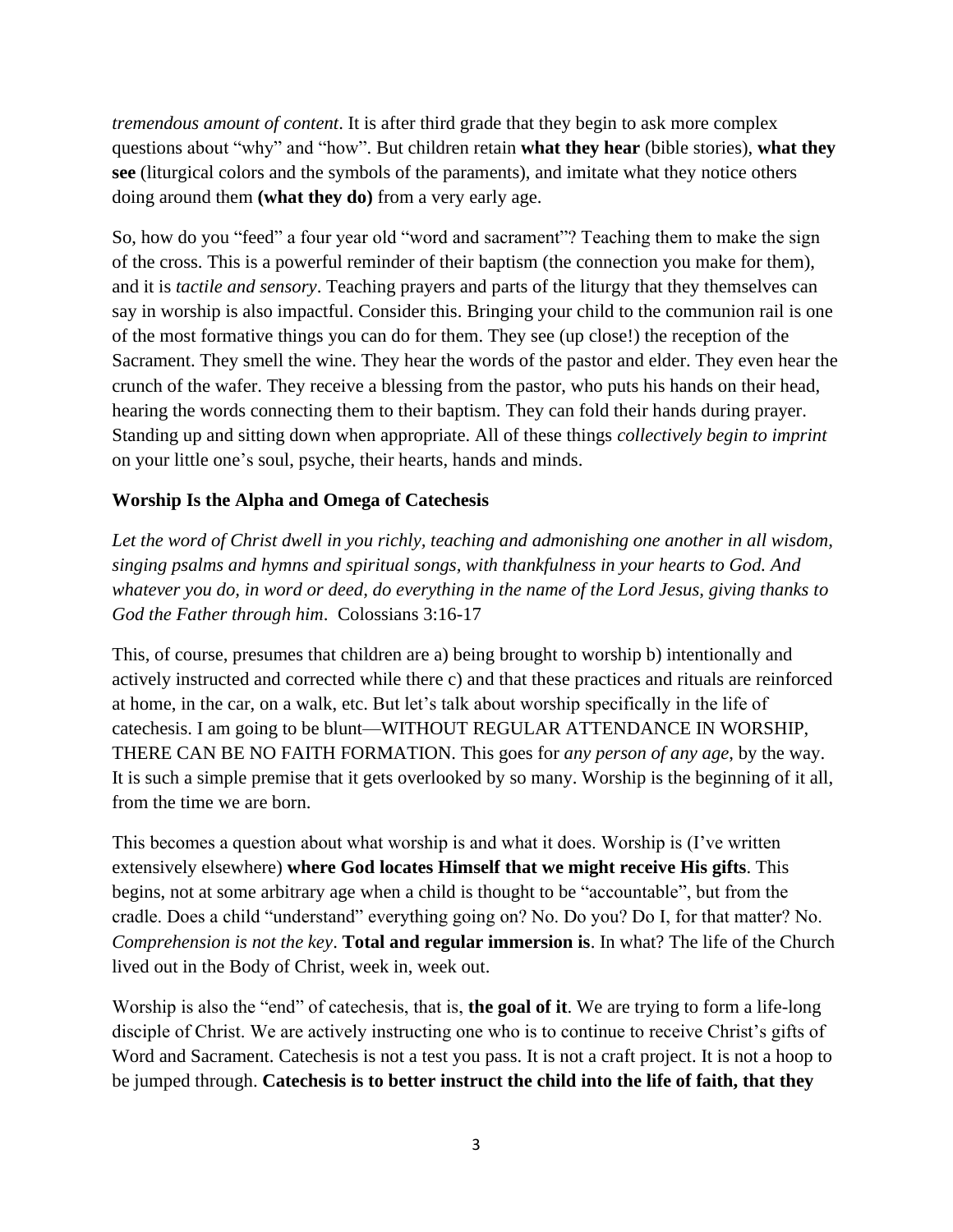**might grow and mature in Christ**. The hope is that they will have children, and instruct them in the faith. By taking them to worship! By having them baptized. By catechizing them.

# **3. Make Them Experience Belonging (Stop the Segregation!)**

*The disciples rebuked the people, but Jesus said, "Let the little children come to me and do not hinder them, for to such belongs the kingdom of heaven." And he laid his hands on them and went away*. Matthew 19:14-15

But as we look throughout American Christianity (even in the LCMS), there is a fundamental difference of opinion and practice over children's role in worship. Some people want to *remove* them from worship, or offer "children's church" as an alternative. Children belong in worship, just as much as 94-year-old Grandma Schmidt does. It's not about "behaving" (though they have to learn to behave), it is about *belonging*. Belonging is experienced through direct engagement in worship practices. From cradle to grave.

As pointed out above, children of a very young age can begin to participate in worship. They can stand and sit. They can fold their hands to pray. The can learn basic responses like "amen" and "also with you". They can sing parts of the liturgy. So, as early as possible *we should train them to participate*. Every child is different; not all children have the same attention spans. But there are certainly "moments of engagement" that any child can enter into. Through active participation in worship, children feel like they belong, that they have a role, and that worship is a place for them to be, not be taken out of until "they are older and understand better".

This doesn't mean that this is easy! It means that parents and grandparents have to model the behavior, actively teach and correct, and even put them in a position to see. Consistency is the key, and it doesn't happen overnight. The goal is that they begin to feel like they are part of something and not a visitor in "adult things".

# **4. Parents Must Make Better Choices and Have New/Different Priorities**

*Fathers, do not provoke your children to anger, but bring them up in the discipline and instruction of the Lord*. Ephesians 6:4

# *Train up a child in the way he should go; even when he is old he will not depart from it.*  Proverbs 22:6

Finally, the responsibility for lasting catechesis comes down to parents. The pastor has very little direct impact on children. The parents are the ones who make the difference. Even more specifically, studies have shown that **the critical figure in long term catechesis is the father**. It is the head of the household who will make the most enduring impression . In one well-known study, it was shown that the highest percentage of children who stayed in the faith was in *a household where the father sang in worship*! Tragically, many fathers are not only absent from worship, but even absent from the household. There are many "broken" families into which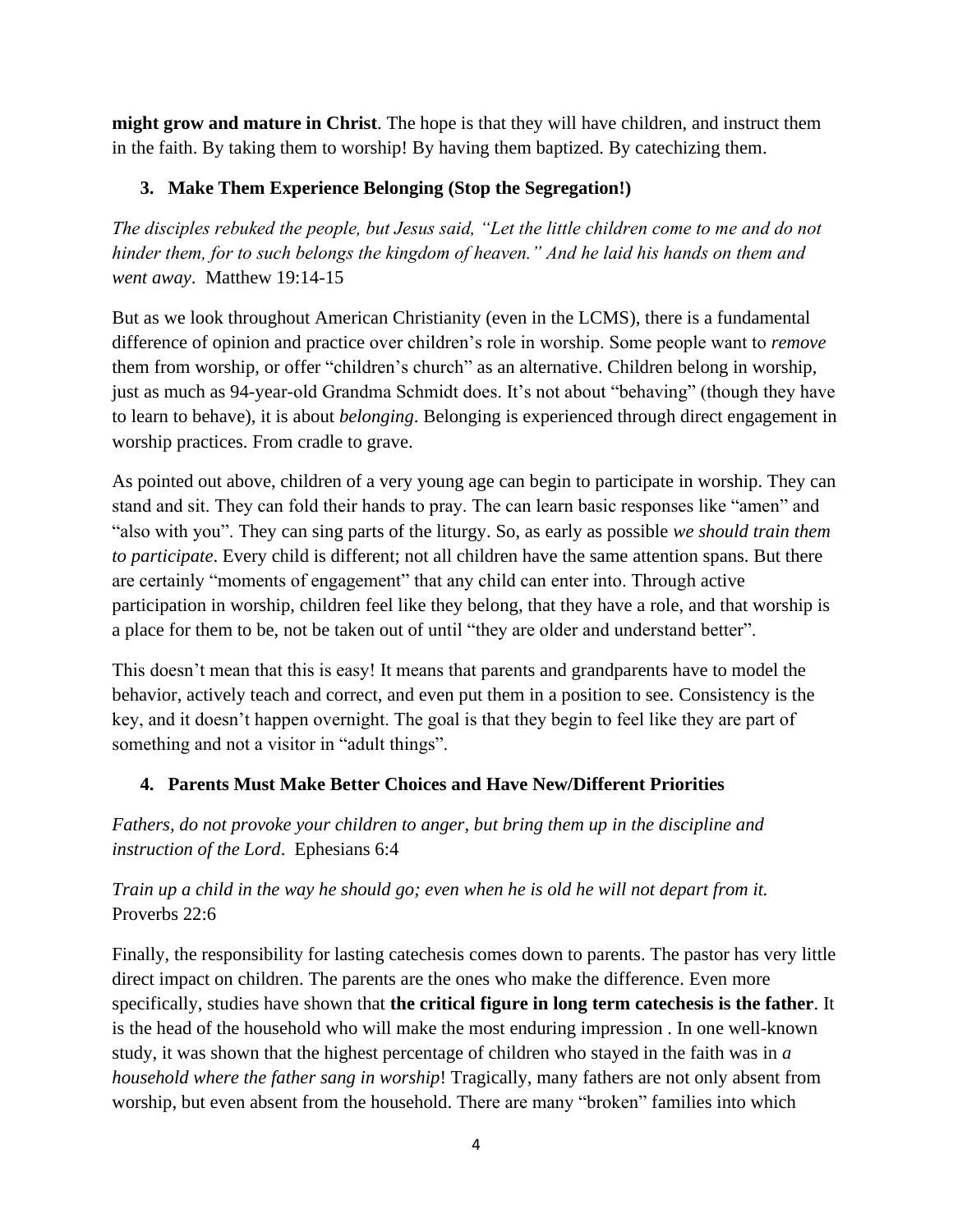others have to step up. I personally was raised in that situation. However, despite the breakdown of the family, the ideal model is not negated. The point is that a mother and father who a) bring their children to worship every Sunday and b) model the faith at home through prayer and intentional devotional time and then c) actively participate themselves in worship *do more to teach their children than any program, activity, or congregational event ever could*. It is in fact, the way God designed humans to learn…through mom and dad, over time through repetition.

It comes down to parents **making better choices**. As I have written elsewhere, a family that eats together, prays together. A family that eats and prays together, worships together. But how often does the busyness of life…all the school activities, social events, sports, etc. get in the way of simply sitting down together to have a meal? If you have children at home (of any age), how many times a week are you eating a meal at the same time, at the same table (without a screen involved)? If it's less than five, then **better decisions need to be made**. If this seems like I am being intrusive, well...then yeah! I'm your pastor! Pastors get into people's business. It's called spiritual instruction. I am attempting to catechize **you**! It's my job and calling. What you do with it is your choice.

Maybe you would like to make some changes, but are overwhelmed by where to start. Maybe you are doing some things suggested but don't see the possibility of doing more than you already are. The basic questions that you must ask yourself—*what is your priority for your family and children or grandchildren? What is your greatest hope for them? Who do you want them to become? What do you want their heart to fix upon for a lifetime?* If the answer to any of those questions is a life-long active participant in the Kingdom of God, *then tough choices have to be made*. Actions have to be taken, like, NOW. It's not too late, though…it's never too late. So, maybe you start small and simple. Try to eat dinner together two nights a week. Have a special family prayer time once a week. Invite dad to read the bible at devotion. And maybe, we can say "no" to doing everything everyone else does, and have better priorities.

#### **A Catechesis That Lasts for a Lifetime**

## *For the moment all discipline seems painful rather than pleasant, but later it yields the peaceful fruit of righteousness to those who have been trained by it*. Hebrews 12:11

In the end, catechesis that lasts is predicated on *boring consistency*. Doing the same things over and over and over…until it *bores* into hands, hearts and creates habits. It's not exciting. It often seems pointless. We must refrain from our sinful urge to make every single thing "entertaining" and instead seek the things that are edifying and grounded in the truth and beauty of God. So, it's day in, day out. It's even when you don't feel like it. What begins to happen, though, is that *God's Word and Spirit changes hearts and minds*. He forms and shapes and molds and fashions. He gives us many ways to receive what He has to give. We just have to be willing recipients. We put ourselves in the best possible position to have direct contact with His gifts. Touch holy things. Read and even memorize His Word. Pray the prayer He has given us daily. Hang around